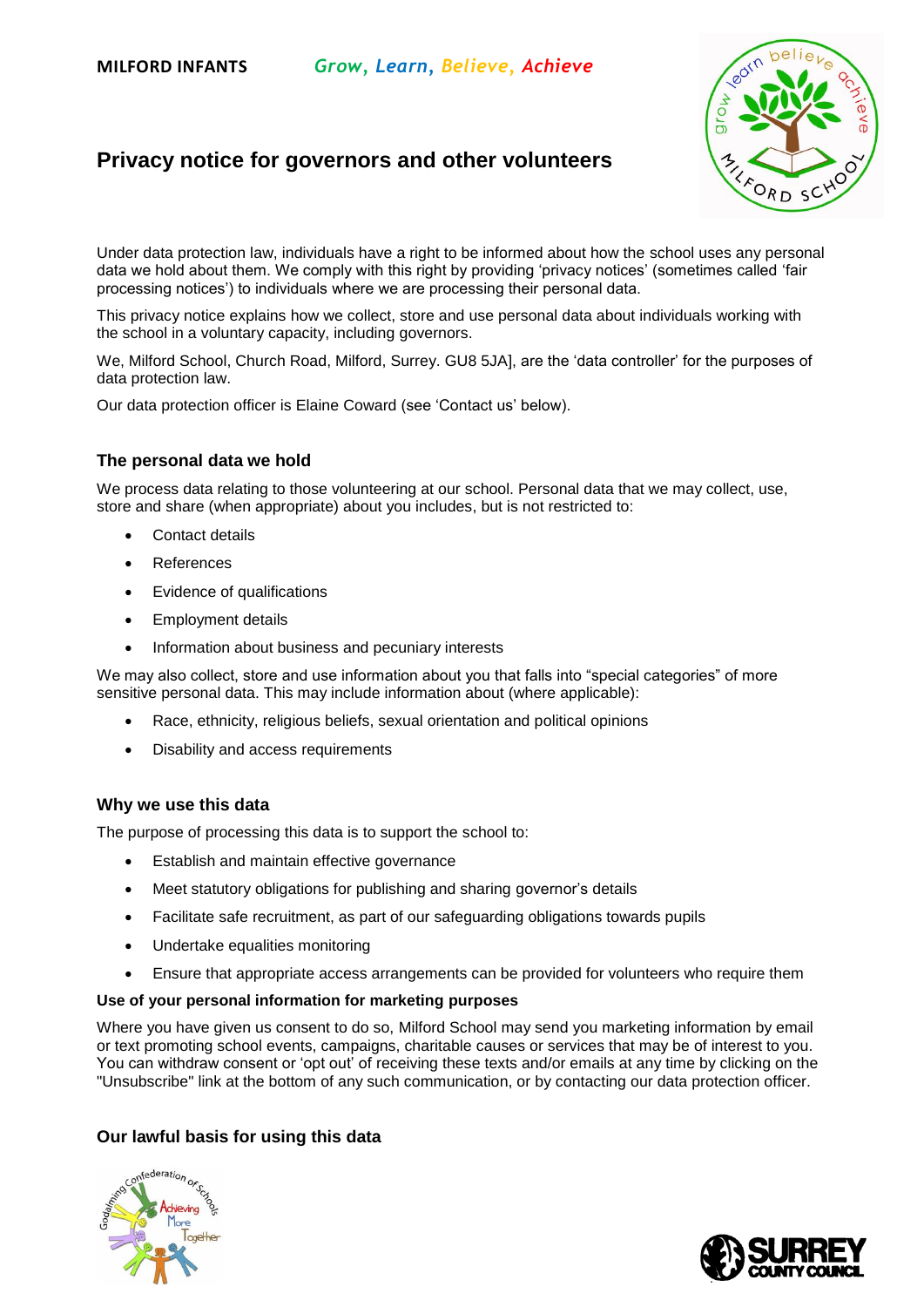# *Grow, Learn, Believe, Achieve*

We only collect and use personal information about you when the law allows us to. Most commonly, we use it where we need to:

- Comply with a legal obligation
- Carry out a task in the public interest

Less commonly, we may also use personal information about you where:

- You have given us consent to use it in a certain way
- We need to protect your vital interests (or someone else's interests)

Where you have provided us with consent to use your data, you may withdraw this consent at any time. We will make this clear when requesting your consent, and explain how you go about withdrawing consent if you wish to do so.

Some of the reasons listed above for collecting and using personal information about you overlap, and there may be several grounds which justify our use of your data.

### **Collecting this information**

While the majority of the information we collect from you is mandatory, there is some information that you can choose whether or not to provide to us.

Whenever we seek to collect information from you, we make it clear whether you must provide this information (and if so, what the possible consequences are of not complying), or whether you have a choice.

#### **How we store this data**

Personal data is stored in accordance with our data protection policy.

We maintain a file to store personal information about all volunteers. The information contained in this file is kept secure and is only used for purposes directly relevant to your work with the school.

When your relationship with the school has ended, we will retain and dispose of your personal information in accordance with our record retention schedule.

*If you would like to see a copy of our records retention schedule please contact our Responsible Person in school, Mrs Kirsty Morris, on 01483 422087 or by email at finance@milford.surrey.sch.uk*

#### **Data sharing**

We do not share information about you with any third party without your consent unless the law and our policies allow us to do so.

Where it is legally required, or necessary (and it complies with data protection law) we may share personal information about you with:

- *Government departments or agencies – to meet our legal obligations to share information about governors/trustees*
- *Our local authority – to meet our legal obligations to share certain information with it, such as details of governors*
- *Suppliers and service providers – to enable them to provide the service we have contracted them for, such as governor/trustee support*
- *Professional advisers and consultants*
- *Employment and recruitment agencies*



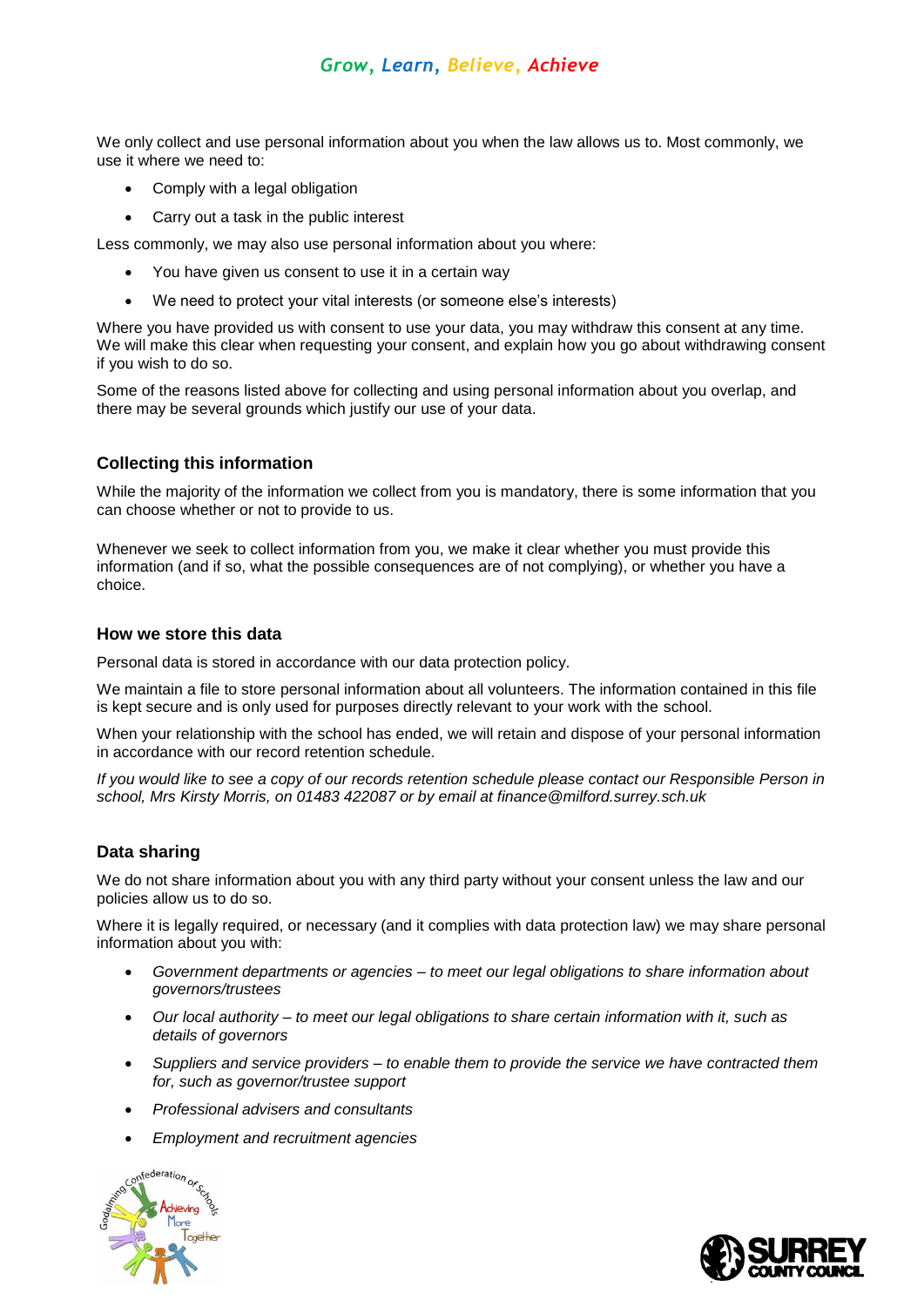*Police forces, courts*

#### **Transferring data internationally**

Where we transfer personal data to a country or territory outside the European Economic Area, we will do so in accordance with data protection law.

# **Your rights**

#### **How to access the personal information we hold about you**

Individuals have a right to make a 'subject access request' to gain access to personal information that the school holds about them.

If you make a subject access request, and if we do hold information about you, we will:

- Give you a description of it
- Tell you why we are holding and processing it, and how long we will keep it for
- Explain where we got it from, if not from you
- Tell you who it has been, or will be, shared with
- Let you know whether any automated decision-making is being applied to the data, and any consequences of this
- Give you a copy of the information in an intelligible form

You may also have a right for your personal information to be transmitted electronically to another organisation in certain circumstances.

If you would like to make a request, please contact our data protection officer.

#### **Your other rights regarding your data**

Under data protection law, individuals have certain rights regarding how their personal data is used and kept safe. You have the right to:

- Object to the use of your personal data if it would cause, or is causing, damage or distress
- Prevent your data being used to send direct marketing
- Object to the use of your personal data for decisions being taken by automated means (by a computer or machine, rather than a person)
- In certain circumstances, have inaccurate personal data corrected, deleted or destroyed, or restrict processing
- Claim compensation for damages caused by a breach of the data protection regulations

To exercise any of these rights, please contact our data protection officer.

# **Complaints**

We take any complaints about our collection and use of personal information very seriously.

If you think that our collection or use of personal information is unfair, misleading or inappropriate, or have any other concern about our data processing, please raise this with us in the first instance.

To make a complaint, please contact our data protection officer.

Alternatively, you can make a complaint to the Information Commissioner's Office:

Report a concern online at <u>https://ico.org.uk/concerns/</u><br> $cos^{\text{dederation}}_{\alpha_{\mathcal{F}_{\mathcal{L}}}}$